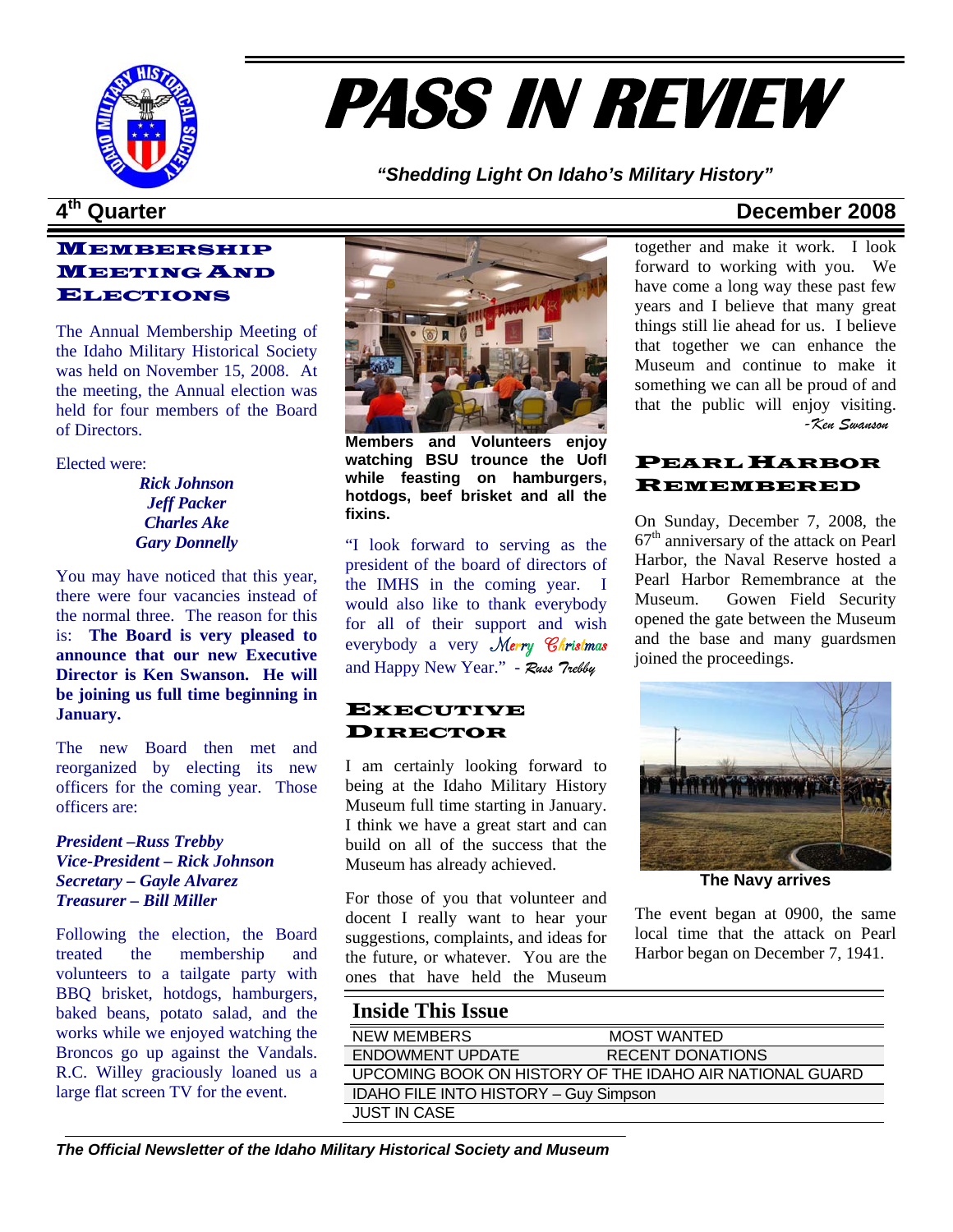# **PASS IN REVIEW** *December 2008*



**ETC(SS) Curry welcomed those in attendance and gave a brief history of the attack at Pearl Harbor on December 7, 1941.** 



**Major General Lafrenz was one of the guest speakers and read a proclamation from the Governor declaring December 7, 2008, as**  *Pearl Harbor Remembrance Day* **in Idaho.** 



**Retired Admiral Archie Clemins, former Commander of the Pacific Fleet, addressed those gathered which numbered roughly 100.** 



**Following Admiral Clemins, two sailors from the Boise NOSC laid a wreath at the foot of the flag pole, the USMC fired a rifle volley and EO1 (ScW) Lower played Taps.** 





**Many of the attendees visited the Museum afterwards, several for the first time.** 



**After the visitation and reception concluded, Lieutenant Commander Fryberger and ETC(SW) Brown moved the wreath to the Museum's Pearl Harbor exhibit.**

**Commander Fryberger was very pleased with how things went and is seriously considering holding a similar remembrance next year.** 



*In Remembrance, lest we forget.*



**Sailors from the NOSC rendered honors.** 



**The local POW organization also took part in the program and numerous other veterans organizations, including a Pearl Harbor Survivor were also in**

*The Official Newsletter of the Idaho Military Historical Society and Museum*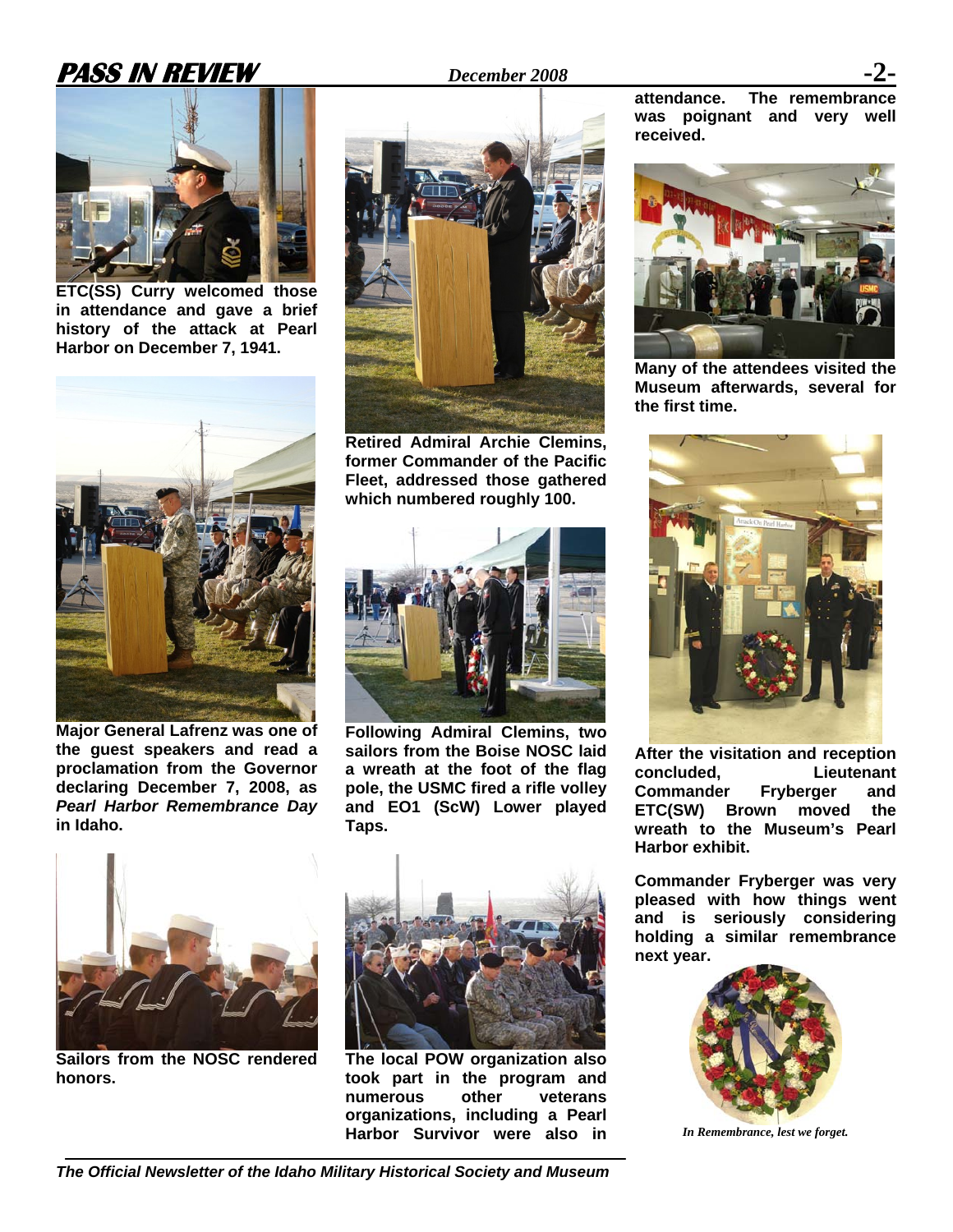### NEW MEMBERS

*Special Welcome to*:

 $*$  Raymond Brasch  $*$  Frederick Gilson  $\star$ Janelle Gilson  $\star$  Robert Suggs Õ H.R. 'Rik' Williamson

\* \* \* \* \*

### MOST WANTED



¾ **A legal sized 4-5 drawer file cabinet.** Our Archives continue to grow and Fred's existing file cabinets are overflowing.

¾ **LADIES – tell us your stories!**  March is Womens History month and our file drawer on womens military history stories is bare. Please share your story with us! You needn't worry about not being the Honor Graduate of your class or the Top Gun in your training group. Just tell us what you did and where you were. To share your story, please e-mail Gayle at [galvarez@imd.idaho.gov.](mailto:galvarez@imd.idaho.gov)  $\star$ 

### ENDOWMENT UPDATE



Our Endowment balance currently stands at **\$**41,867.00

Recent Endowment Donors include:

> **Fred & Ann Anderson Frank L. Boguslawski**  (in honor of all veterans) **James S. Brooks**  (in memory Donald Troyer) **Walton C. Glass**  (in memory Donald Troyer) **Lei Lonnie Wood**

With 2008 coming to a close, now is an excellent time to make a financial donation to the IMHS. Your help will assure continued expansion of the exhibits, education projects, and programs that are educating young people and citizens on the military's role in our society. When was the last time you visited our Museum? Stop by and you will be pleasantly impressed by our progress.

Also, the next time you purchase something on line, the Museum can receive a commission on your purchase. **The only 'catch' is that you have to access the retailer through this website:** 

| CiveBack <b>America</b> org                                                    |  |
|--------------------------------------------------------------------------------|--|
| <b>Every Time You Shop Online</b><br><b>Our Charity Receives a Commission!</b> |  |

The number of businesses that are listed is sizeable, growing, and include everything from **Home Depot to Best Buy, Barnes and Noble, Amazon.com, 1-800flowers, even ebay will donate a portion of your purchase to the Museum.** 

**Thank you for your support of the Society and the Idaho Military History Museum!**Õ

### UPCOMING BOOK ON HISTORY OF THE IDAHO AIR NATIONAL GUARD

Early next year, our own **Bill Miller** will publish the book **"FIRST CLASS OR NOT AT ALL--The Story of the Idaho Air National Guard 1946 to 1975."** 



**Pictured here is the actual book cover picturing three fearless P-51 pilots: Lt Stan Woolley, Lt Harry O'Neil, and Capt Harold W. "Waxey" Wheeler. Notice the mission statement!** 

# **-3-** *December 2008* **PASS IN REVIEW**

The following is an excerpt from the book.

**Bill Coburn related to me this story**  of the 190<sup>th</sup> Fighter Squadron's 1949 **summer camp at Moses Lake Washington, back in the days when the entire unit went away for two weeks to train.** 

"We were at Moses Lake, shooting-- Kenny and Martin and I--shooting airto-ground gunnery on these panels; tenfoot panels with a bull. And we dipped our shells in paint, so that everybody knew what color was his when the sleeve [gunnery target] was brought back. Well anyway, we were shooting on this air-to-ground target on the desert, and as we were flying up there we saw an old dirt airstrip--auxiliary strip.



**Bill Coburn Straps in for Gunnery Mission**

"Well, I'm down there shooting, you know, and I'd just lobbed off a few, when Kenny calls me and says 'You got a little smoke coming out of your airplane.' So I looked around and everything looked normal, so I came back and made another pass, and then he said 'I'm getting a little oil on my windshield,' so that took my attention to the oil pressure gage. I looked down and it was right on zero! Well, I knew that 1500 hp liquid-cooled engine wouldn't last long without oil!"

"So I immediately converted, and we popped up to about 7,000 feet. So now we're looking for that damned airfield, and I can't see it, Martin can't see it, and Kenny can't see it.

*The Official Newsletter of the Idaho Military Historical Society and Museum*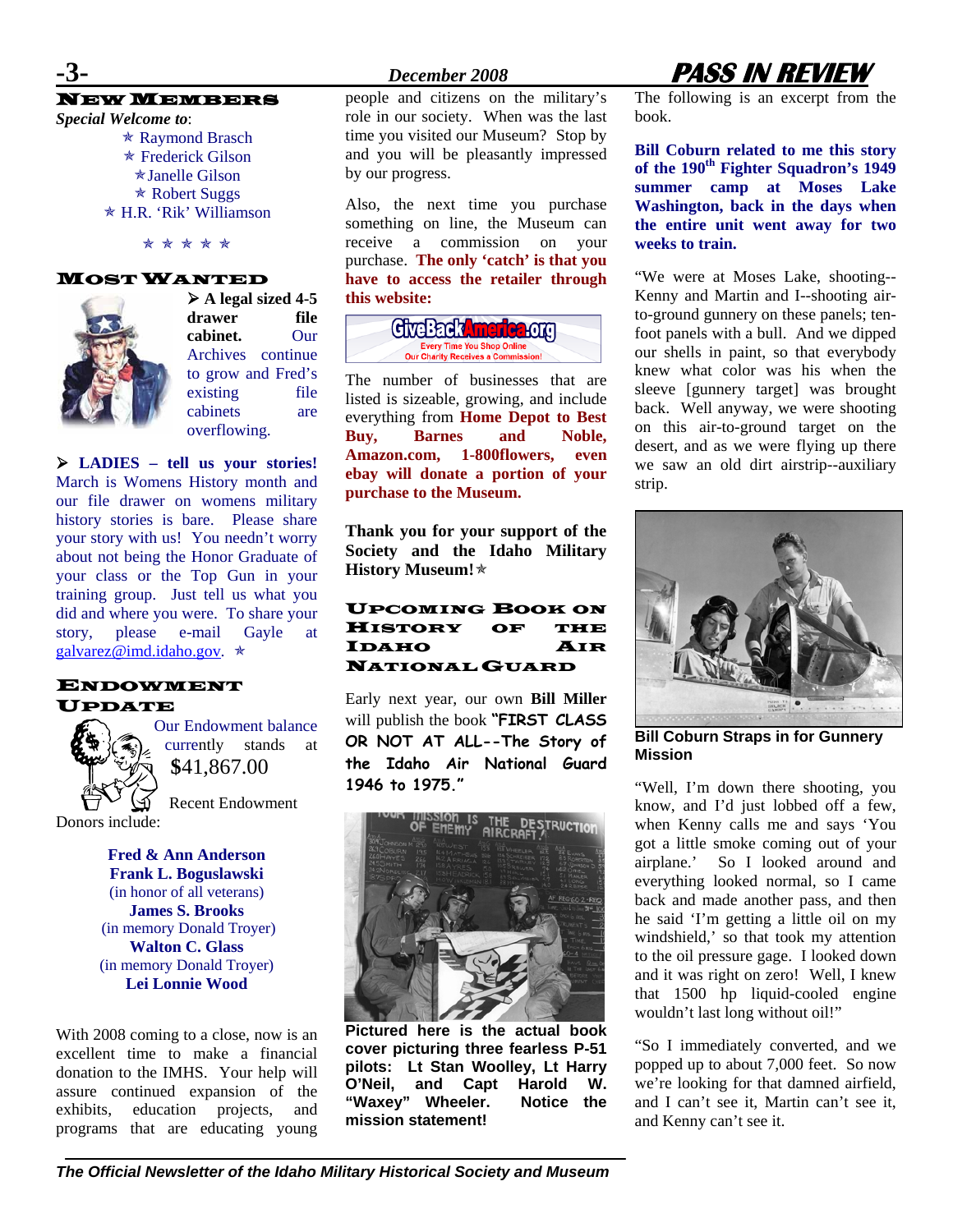# **PASS IN REVIEW** *December 2008*

Martin says 'How are you doing?,' and I says 'Well, this baby's going to quit pretty quick, because right now I'm getting smoke in the cockpit and I'm down to 21 inches manifold pressure, and about 1800 RPM.' So, I said 'I think I'll just belly this thing in the desert.' I'd already lost an engine once on takeoff at Boise on runway 28, and almost slid into the canal, so I knew how to do that!



**Coburn's Previous Engine Failure** 

"And so Kenny says 'Bail out--you bail out,' because, as he says 'There's boulders down there as big as cars!' [laughing] So I'm going about 220 knots, and I take off my harness, and check my belt, and everything, and roll my canopy back and looked out into that slipstream--and I thought I was going to die from fright! I said 'to hell with this,' so I just rolled the canopy shut, put the belt on, and I said 'I'm gonna' put 'er on the ground.'

"Once in a while I'd see a little dirt road out there, and just about this time Martin says 'There's the field, right over there to the left,' so when I saw the field, I was too high to go straight in. Well, now I'm just about out of power, and I said 'Here I go,' and I just dove that sucker for the runway. I got down and I was holding maybe, 190 or 200, and just as I got down to about 500 feet--I didn't really 'rack' it around--just gently pulled it around, and kept it in pretty close. And I come way back around here [gesturing with hand], and about here I put the gear down. I put the gear down and about a quarter flaps, and right here that old prop just blew off--like a whale, when

it popped the coolant--and then things got real quiet!



"I was just nursing it in, and I could see the other end of the runway was elevated but in front there was a damned pit about 200 feet. And I thought "Holy Moly, if I get below there I'm a dead man," because I can't even bail out. So I just came up over the edge of the runway, you know--we always three-pointed--so I just pulled that baby up there and [smack hands] put 'er on and got on the binders. And about that time I looked up, and there's seven or eight wild horses out there on the runway, and they were just running like hell. That one white one, I didn't miss him six feet!

"The runway was around 2,300 feet long, and I turned off in about fifteensixteen hundred feet, so I went out in the sagebrush and spun it around. And they're still flying around up there.

"So I got out and looked at that thing, and you couldn't tell what color that P-51 was, it was just black with oil! And I said 'What in the world could have happened?' so I walked around to the front of the airplane, and looked around, and then I saw a hole in my oil cooler about that big! [4" circle] And what happened was, a bullet had hit that hardpan and ricocheted up, and I flew right into it. So, anyway, I got back in and called them on the radio and said 'Send a T-6 over here and pick me up.'

"They brought out a T-6, and the next day, we loaded up a new engine in the C-47, and I flew the C-47 out there, and landed--with mechanics--and we changed that engine, and I flew it out [laughing]."

"Anyway, back home, Rosemary [Trail's wife] called up my wife and says 'Isn't that just awful about Bill?' And she just about …[fell out of her]… wheelchair, 'you know what I mean? And she said 'No!' Rosemary said 'Well, he shot himself down, up in Washington.' And it came out in the paper that I'd shot myself down!"  $\star$ 

### IDAHO FILE INTO **HISTORY**



**GUY SIMPSON COMPANY B FIRST IDAHO VOLUNTEERS**

Guy Simpson was born on March 19, 1879, on the family farm above Slaughter (now Auburn) Washington Territory. He was the second surviving son of William George and Sarah (Weaver) Simpson.

The Simpson family arrived in Washington Territory in 1873 when Guy's uncle Bob relocated there. Guy's father, mother and older brother Bert followed in October 1875, landing in Seattle after a six-week sail up the coast from San Francisco.

Washington Territory and Puget Sound were considerably different from today. The largest city in the Territory was Walla Walla and Seattle was just another mill town with a population of about 2,500. Puget Sound transportation was mainly by water. A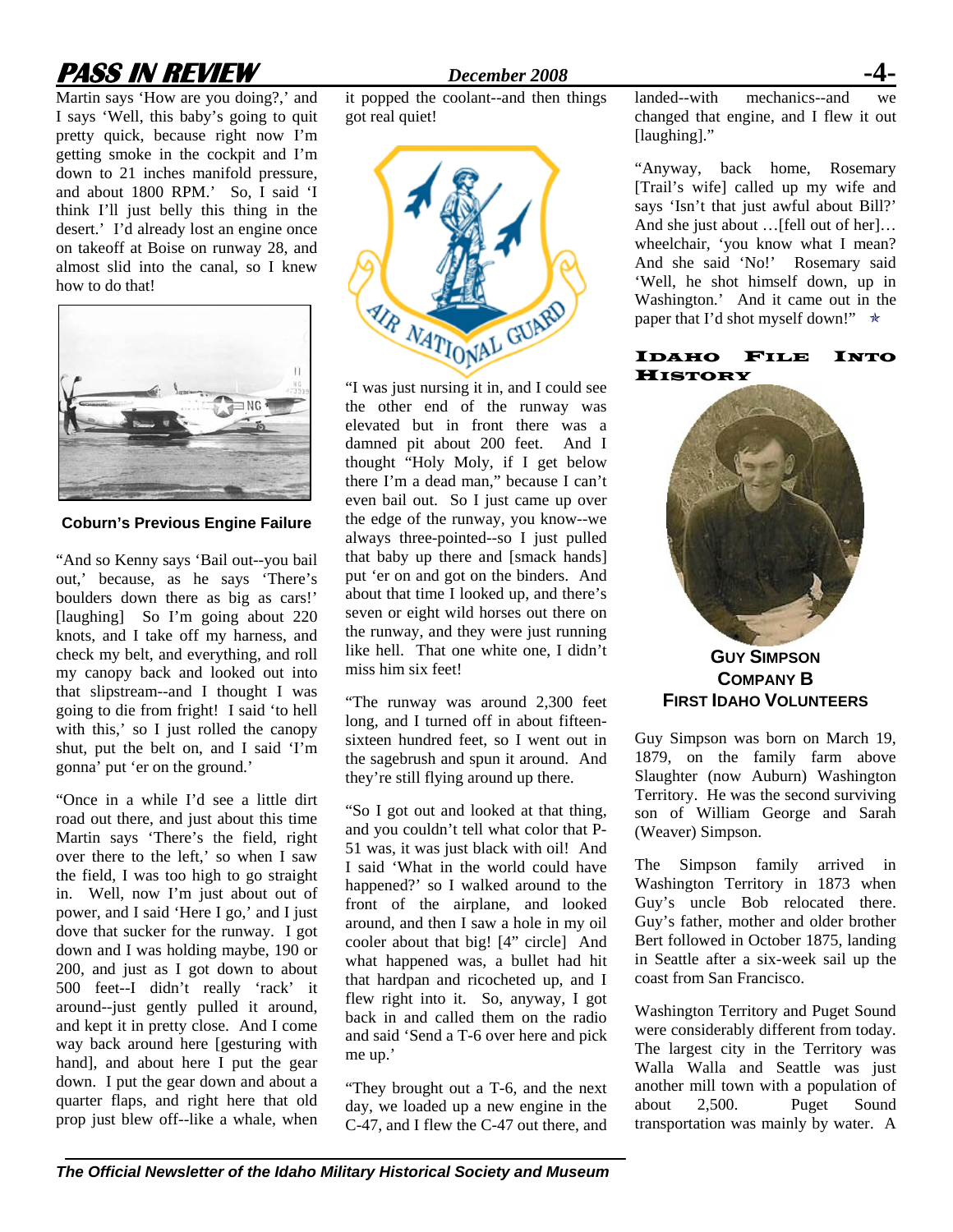successful farm required access to navigable water. Guy's parents, after a brief stay in Seattle, claimed 98 acres of homestead land on the Green River 30 miles SE of Seattle near Slaughter, Washington Territory. They lived on this farm for 18 years where in addition to Guy, a sister Lillie was born in 1883. Here Guy received his earliest impressions and elementary education.

Guy's parents William and Sarah seem to have prospered. Sarah built the first hotel in Slaughter/Auburn, nicknamed the Slaughter House, while William entered the booming hop farming business.

Military Service was a tradition in the Simpson family, Guy's father was a veteran of the Civil War having served briefly (six months) as a 15-year old private guarding Union draftees at Ft. Douglas, Illinois. Guy also had two uncles who had served in the Civil War and his Uncle Bob who frequently lived with the family, had spent three years with the 4th Delaware during all the Army of the Potomac campaigns.

Two of his uncles, Thomas and James Simpson, had served during the Civil War in the 1st Delaware and had been killed respectively at Antietam and Spotsylvania. A fifth Simpson uncle, John, had spent three years in the western campaigns with the 92nd Illinois Mounted Infantry.

In addition, Guy's father William was active in the community, particularly with the local post of the GAR having served in several offices, including post Commander. (The GAR or Grand Army of the Republic was a Civil War veterans organization which was quite influential during the 1880's and 1890's.) There can be little doubt that Guy was influenced by the stories of these former soldiers.

Guy's family life started out well but problems began to manifest themselves with a drop in hop prices followed in 1892 by the arrival of the hop louse which destroyed the crop in Western Washington. Hard on the heels of the

crop failure was a depression that began in 1893 and contracted markets and tightened credit.

Like many farmers, Guy's family needed credit advanced on the next crop to get through the growing season. The family thus faced a failed crop, unpaid debt, and an inability to borrow more funds to tide them through to a possible more prosperous year. The result was the family lost their farm to their creditors.



### **Guy Simpson, age 8<sup>1</sup>**

They then began a nomadic existence in eastern Washington and western Idaho in search of a new start. The loss of the farm and uprooting of the family put additional strains on what must have been a deteriorating marriage. In July of 1895, Sarah abandoned the family. This then left William 46, Bert 22, Guy 15, and Lillie 11 to find new areas to eke out a living.

The family migrated between Yakima, Walla Walla and Spokane, Washington before settling in Seneaquteen, Idaho in 1897. This former county seat of Kootenai County, 55 miles from Spokane, Washington, was a ferry crossroads on the Pend Oreille River across from Laclede, Idaho.

The area had been a Hudson's Bay post and supply point to the gold rush to the interior of British Columbia. Now the economy was based on timber. The

# **-5-** *December 2008* **PASS IN REVIEW**

two boys worked in timber, William found periodic work in Spokane and pursued a Civil War pension; Lillie kept house.

Guy was now poor, living in a broken home in rural Idaho, without any<br>obvious prospects. This was his obvious prospects. situation when in April 1898 the United States small professional frontier army needed to be greatly expanded to fight an overseas war.

The "USS *Maine*, a second-class battleship built between 1888 and 1895, was sent to Havana in January 1898 to protect American interests during the long-standing revolt of the Cubans against the Spanish government. In the evening of 15 February 1898, *Maine* sank when her forward gunpowder magazines exploded. Nearly threequarters of the battleship's crew died as a result of the explosion."<sup>2</sup>

It was widely held that Spain attacked the ship and retaliation was called for. Congress obliged and declared "that war has existed since the twenty-first day of April, anno Domini eighteen hundred and ninety-eight, including said day, between the United States of America and the Kingdom of Spain."<sup>3</sup>

The declaration also stated, "Whereas, by an act of Congress entitled 'An Act to provide for temporarily Increasing the Military Establishment of the United States in time of war and for other purposes,' approved April 22, 1898; the President is authorized, in order to raise a volunteer army, to issue his proclamation calling for volunteers to serve in the Army of the United States."<sup>4</sup>

The country hoped to raise, "volunteers to the aggregate number of 125,000, in order to carry into effect the purpose of the said Resolution; the same to be apportioned, as far as practicable, among the several States and Territories and the District of Columbia, according to population, and to serve for two years, unless sooner discharged."<sup>5</sup>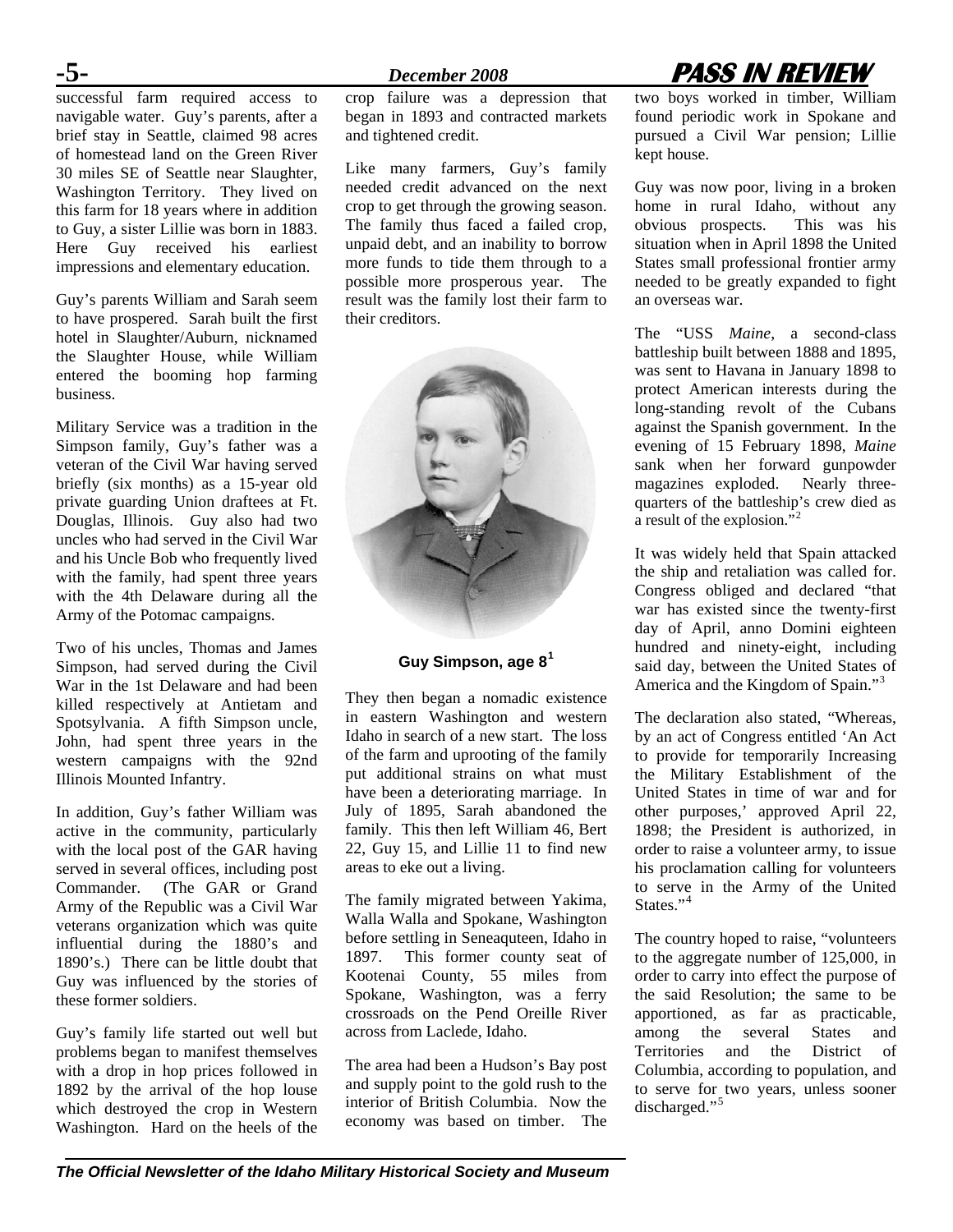# **PASS IN REVIEW** *December 2008*

States governors, to include Idaho, made similar proclamations. "Every company of the Idaho National Guard responded to the call, and from May 7 to May 14, 1898, the companies were mustered into the service of the United States as Companies A, B, C, D, E, F, G and H, First Idaho Volunteers."<sup>6</sup>

Governor Steunenberg of Idaho had already volunteered the state militia and the call went out for volunteers to bring the units up to authorized strength. It is not hard to imagine that exposure to stories picturing something more exciting then the daily grind of the  $19<sup>th</sup>$  century farm set the stage for Guy's subsequent enlistment. The other factors which made military service attractive to Guy were no doubt economic and familial. Guy Simpson immediately enlisted as a private in Company B, First Idaho Volunteers on April 26, 1898. He was 19 years of age.

Company B, designated from Lewiston, recruited volunteers from north Idaho, including Guy Simpson. Guy enlisted at nearby Rathdrum, Idaho, three days after the initial call and life began to move quickly for him and the other Company's members. The Company arrived in Boise on or about May 6, 1898 and was mustered into service May 14, 1898.



**Cropped image of the First Idaho Volunteers flag. Flag is on display in The Adjutant General's Building on Gowen Field**<sup>7</sup>

The soldiers went "into camp at Camp Stevison, near the Boise Barracks. The would-be soldiers were subjected to a severe medical examination, which weeded out the companies considerably. These vacancies were filled by men who came to Boise from parts of the State where there were no companies formed. As fast as the companies were filled they were mustered in by Lieut. Walsh, 4<sup>th</sup> U.S. Cav. Senator Shoup having secured permission for Idaho to double her quota, the  $1<sup>st</sup>$  Idaho Infantry was composed of two battalions, of four companies, of a maximum strength of eighty-one enlisted men to the company. All the companies of the National Guard retained their name, except Company I of Boise which became Company H. They were assigned to battalions as follows: Companies F, A, H and E formed the  $1<sup>st</sup>$  and Companies D, G, B and C the 2d."<sup>8</sup>



**Idaho Volunteers Depart From the Boise Train Station<sup>9</sup>**

On May 19, 1898, at 9:00 a.m., "the line was formed and the march to the depot began."10 The unit then traveled by train to Oakland, California. They then crossed the bay to San Francisco and marched up Market Street to Camp Merritt on May 22, 1898. Here the unit was equipped and received training in preparation for their departure for the Philippines. The war had expanded significantly since the April 21, 1898 declaration. What had started as an effort to remove the Spanish rulers of Cuba was now a two Ocean assault on Spain's remaining colonial possessions.

On May 1, 1898, Admiral Dewey's fleet had destroyed the Spanish fleet in Manila harbor opening the Pacific front in the Spanish war. While the Spanish fleet was eliminated the Admiral did not have the resources to undertake a ground action. The United States thus was dispatching troops to follow up the naval victory. These included the First Idaho. Three contingents of troops under the overall command of Major<br>General Wesley Merritt were General Wesley Merritt were dispatched from San Francisco beginning on May 25, 1898. The First Idaho was part of the third contingent sent under the immediate command of General Arthur MacArthur.

The First Idaho left San Francisco in June 1898. Many official sources give the date as June 27 but the *Official History of the Operations of the First Idaho Infantry, U.S.V. in the Campaign in the Philippine Islands*, recorded the date as the  $26^{th}$ . At 2:40 P.M., they steamed out of the bay on the transport *Morgan City.* 



*SS Morgan City*

Many men experienced seasickness and James Camp, author of the previously mentioned official history of the operations of the First Idaho Infantry, stated that "the effort to comply with this demand interfered with all other business for several days."<sup>11</sup> The  $4<sup>th</sup>$  of July was celebrated on board ship and appears to have been a joyous occasion. On July  $6<sup>th</sup>$  the coastline of Hawaii came into view. After dinner and a public reception at the Palace, they returned to the ship and continued on to the Philippines on July 7th, arriving at "the harbor of Cavite" on July 31, 1898.12

On August 6th, they landed at Paranaque and on the 9th, "our turn came to go into the trenches for twentyfour hours. It was a disagreeable duty, as the roads were muddy from the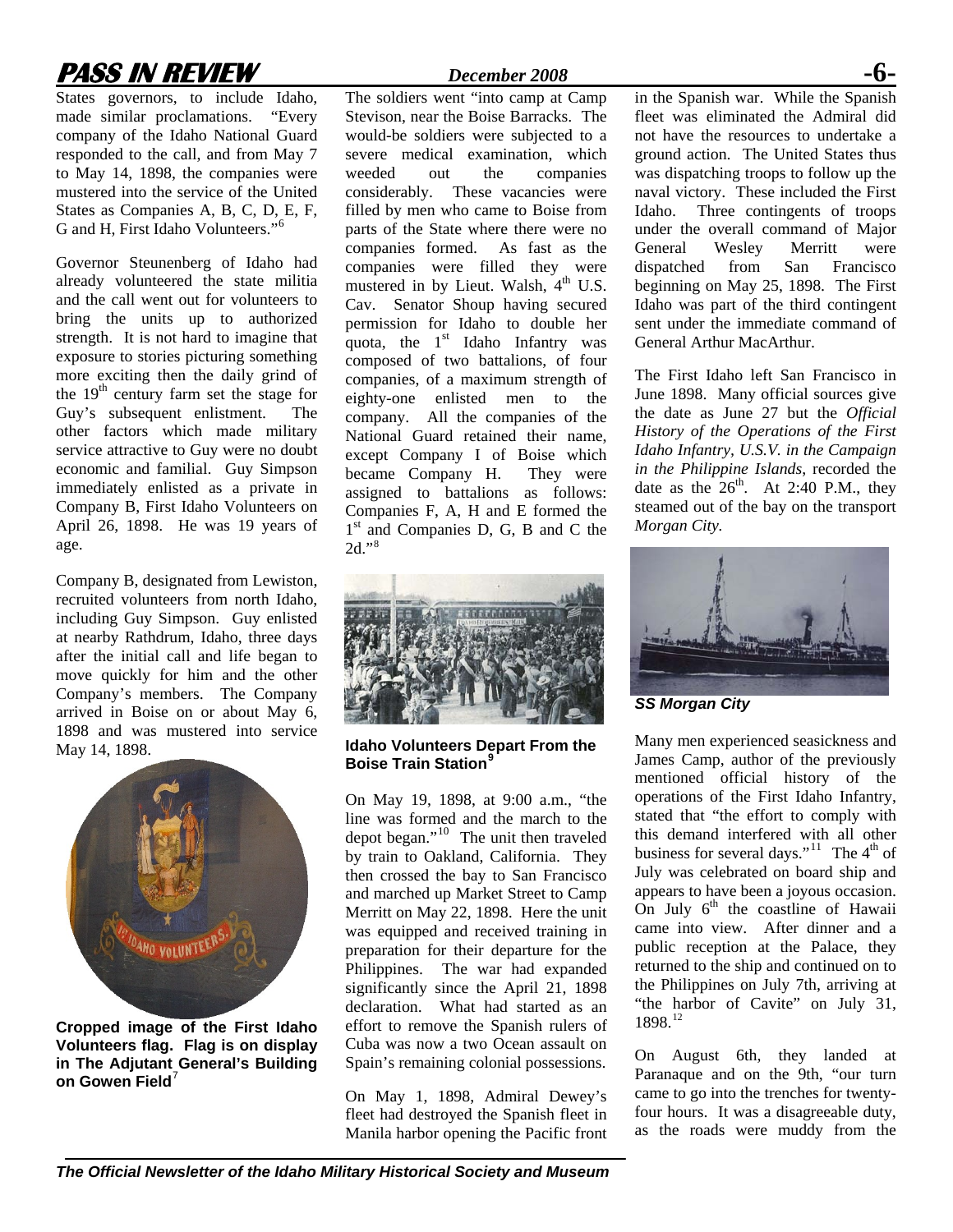$\frac{P}{C}$  camp to the trenches. It rained as it can only rain in this country, and when we arrived there, we found that the ditches back of the trenches were full of water. In this the sentinels had to stand knee  $deen.$ <sup> $,13$ </sup>

On the 12th of August the men learned that the advance on Manila would be the next day. Guy, three months after enlistment at Rathdrum, Idaho, had found himself in Manila harbor. The First Idaho landed in time to assume a support role in the capture of Manila on August 13, 1898. This effectively ended Spanish Philippine resistance. The war with Spain officially ended December 10,  $1898$ ,<sup>14</sup> and included the U.S. annexation of the Philippines, a watershed change from the wars initial objective to free Cuba from its Spanish rulers.

However since the Spanish surrender of Manila, a more determined Philippine opposition had appeared. The Philippine insurgents, displeased with the proposed U.S. Philippine occupation, continued their war of independence against U.S. forces once the Spanish had been displaced. The First Idaho would now participate in a number of actions against the insurgents.

ashore we brought no extra clothing or blankets. This added greatly to our discomforts for there was no chance to have dry clothes even to sleep in. After being wet all day, to lie down in wet clothes and cover up with a wet poncho was neither comfortable nor healthy."<sup>16</sup>

In the April time frame Camp recorded, "With the beginning of the rainy season, malaria and dysentery became prevalent, our location in the rice swamps making us particularly susceptible to these diseases. The sick list steadily increased, until less than twenty per cent of the men were fit for duty in some of the companies."<sup>17</sup>

The great scourge of this war in the tropics was not bullets but disease. Guy seems to have never fully recovered from these illnesses. He spent September through December in brigade, division and corp. hospitals. While a medical discharge was initiated on November 11, 1898, he seems to have returned to duty in early 1899. Here he was with his company in heated actions against the insurgents at Santa Anna on February 5, 1899, and Caloueau (Caloocan) on February 10, 1899.



**Guy Simpson (center) and some of his fellow Co B members in Manila, 1898<sup>15</sup>**

Guy Simpson had landed with his unit and participated in the Manila action but soon became ill with malaria fever, chronic dysentery and a chronic cough (described as both bronchitis and tuberculosis). He was not unique. Camp stated, "We were seldom dry, as the rains were so heavy that our poncho was soon wet through. When we came



**Company B, Taken in the field near Pasai. Simpson is believed to be in the front row, second from the right<sup>18</sup>**

Guy was back in the hospital in May and was under medical care when the unit left the Philippines on July 29, 1899. Upon his arrival in San Francisco on the U.S.A. transport *Grant*, "late in the night of August  $29^{\text{th,19}}$  he was transferred to the Presidio hospital but was discharged with his unit on September 25, 1899. "On the morning of September  $25<sup>th</sup>$ , the

# **-7-** *December 2008* **PASS IN REVIEW**

regiment was mustered out, and that evening went on board a special free train which landed them in Boise, September  $28<sup>th</sup>$ , tired but happy to be once more in their native State."<sup>20</sup>

The First Idaho Volunteer Infantry was met with large crowds of relatives and friends. They were even "guests of the Idaho State Fair, and occupied their last camp ground by the old Catholic Church. $\overline{N}$ <sup>21</sup>

Guy, never well, by October 5, 1899, was in Spokane where with his fathers help he applied for a medical pension. Unprepared for this type of situation, the Federal government used a marked up Civil War era application. Guy's health continued to deteriorate. He was looked after by local Red Cross volunteers and visited by his Company Captain.



**The Actual Flag Carried Into Battle By The First Idaho Volunteers. Flag is on display in The Adjutant General's Building on Gowen**   $Field<sup>22</sup>$ 

Guy never recovered and before any action on his pension occurred, he died on December 16, 1899. His burial included an honor guard of his former company comrades and for lack of a more appropriate location he was buried with the Civil War veterans in the GAR section of the Fairview cemetery, Spokane, Washington.

The Idaho legislature honored those who died in service with the First Idaho by placing a plaque with their names in the State Capitol in Boise. Guy Simpson's name appears on the plaque among those remembered.